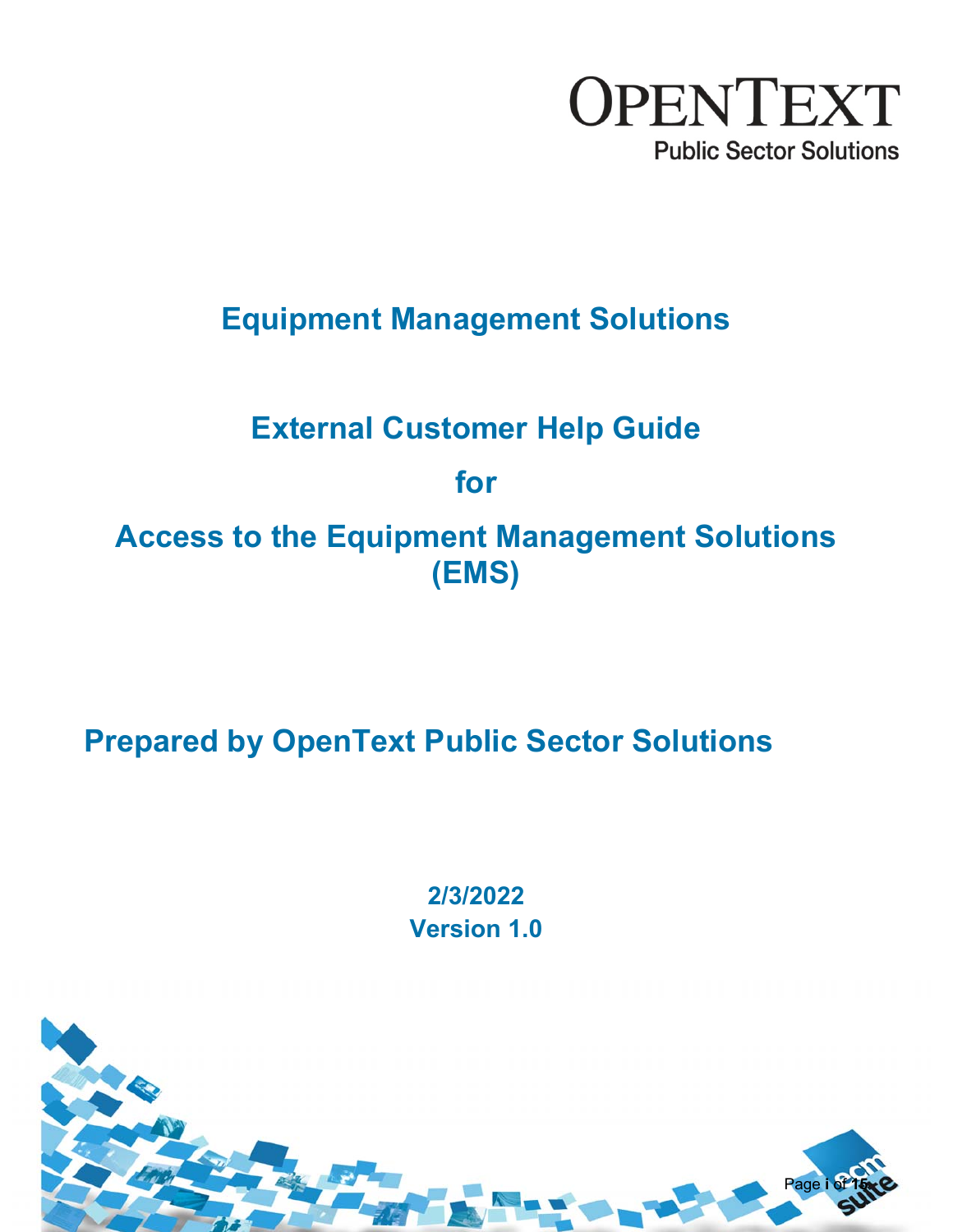

## **1.0 Document Information**

### **1.1 Revision History**

| <b>Version</b> | Author       | <b>Date</b> | <b>Changes</b>   |
|----------------|--------------|-------------|------------------|
| 1.0            | Ueanne Brown | 2/3/2022    | Initial Issuance |
|                |              |             |                  |

### **Disclosure Information**

This publication is designed to provide accurate and authoritative information regarding the subject matter covered. It is not intended as a substitute for professional technical advice or assistance with respect to any subject or product not within the exclusive control of Open Text Public Sector Solutions, Inc. (OTPSS). It should be relied upon only with regard to the specific OTPSS product, and product version, which it accompanies. This document is confidential and contains proprietary information. Use or disclosure of this document outside of OTPSS is strictly prohibited without written permission. © 2022 Open Text Public Sector Solutions, Inc. All rights reserved.

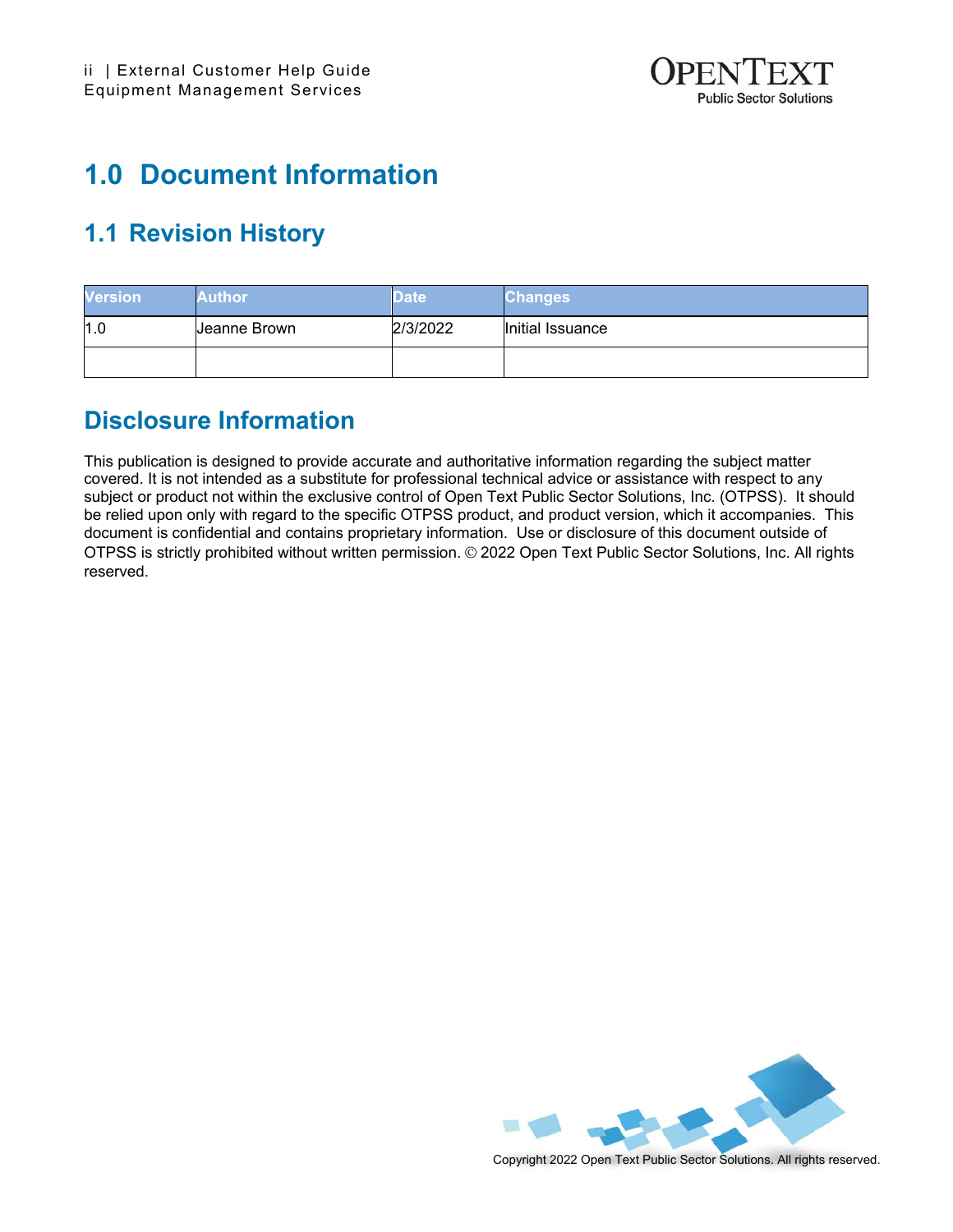

### **1.2 Contents**

| 1.1<br>1.2 |  |
|------------|--|
| 2.0        |  |
| 3.0        |  |
| 4.0        |  |
| 5.0        |  |
| 6.0        |  |
| 7.0        |  |
| 8.0        |  |

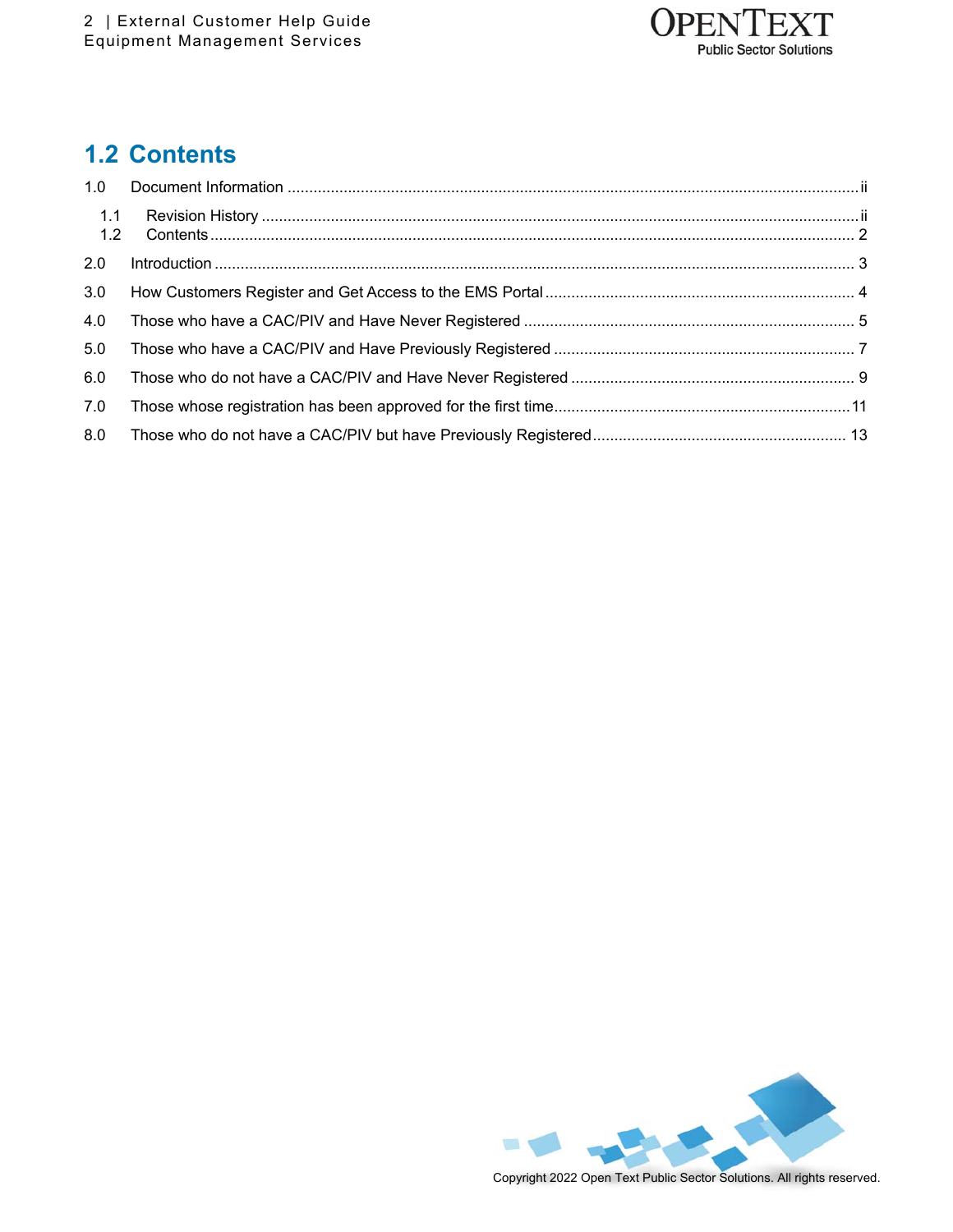

## **2.0 Introduction**

This document describes the process of gaining access to the DACS EMS system for customers of the Equipment Management Services organization. This tool was developed to enable the entry of Orders, requests for or completion of Assessments, and inquiry regarding Inventory and the search for any of the above. Instructions are given for gaining access to the system, and then instructions for interacting with the system once access has been approved are available internally as part of the help feature.

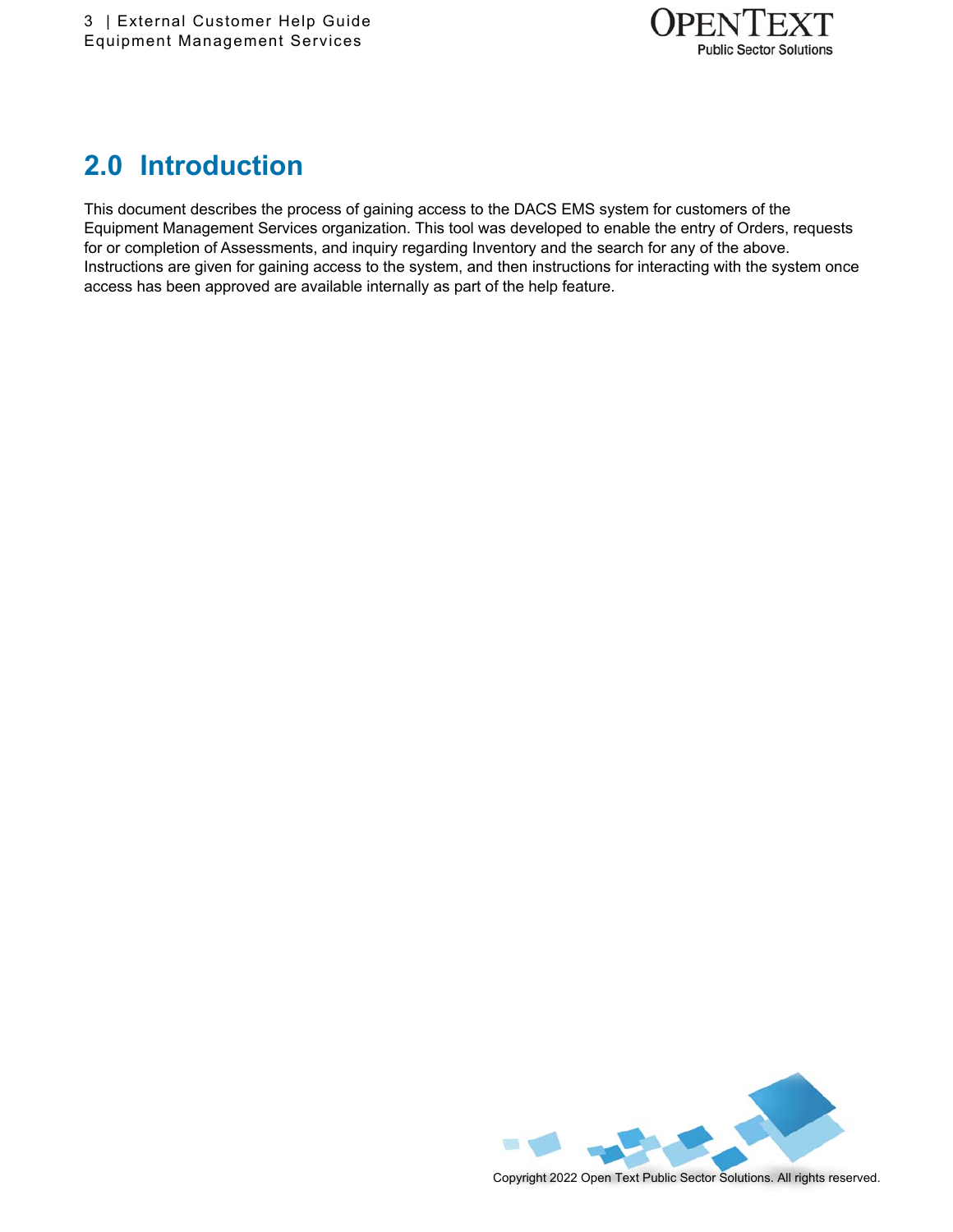

## **3.0 How Customers Register and Get Access to the EMS Portal**

Customers desiring access to the EMS Portal fall into four (4) categories:

- Those who have a CAC/PIV and have never Registered
- Those who have a CAC/PIV and have previously Registered
- Those who do not have a CAC/PIV and have never Registered
- Those who do not have a CAC/PIV and have previously Registered

The following swim lane flowcharts depict each of these scenarios and have descriptions of the functions within them. Initial system access request will be via the URL: https://www.public.dacs.dla.mil/ems/ext/

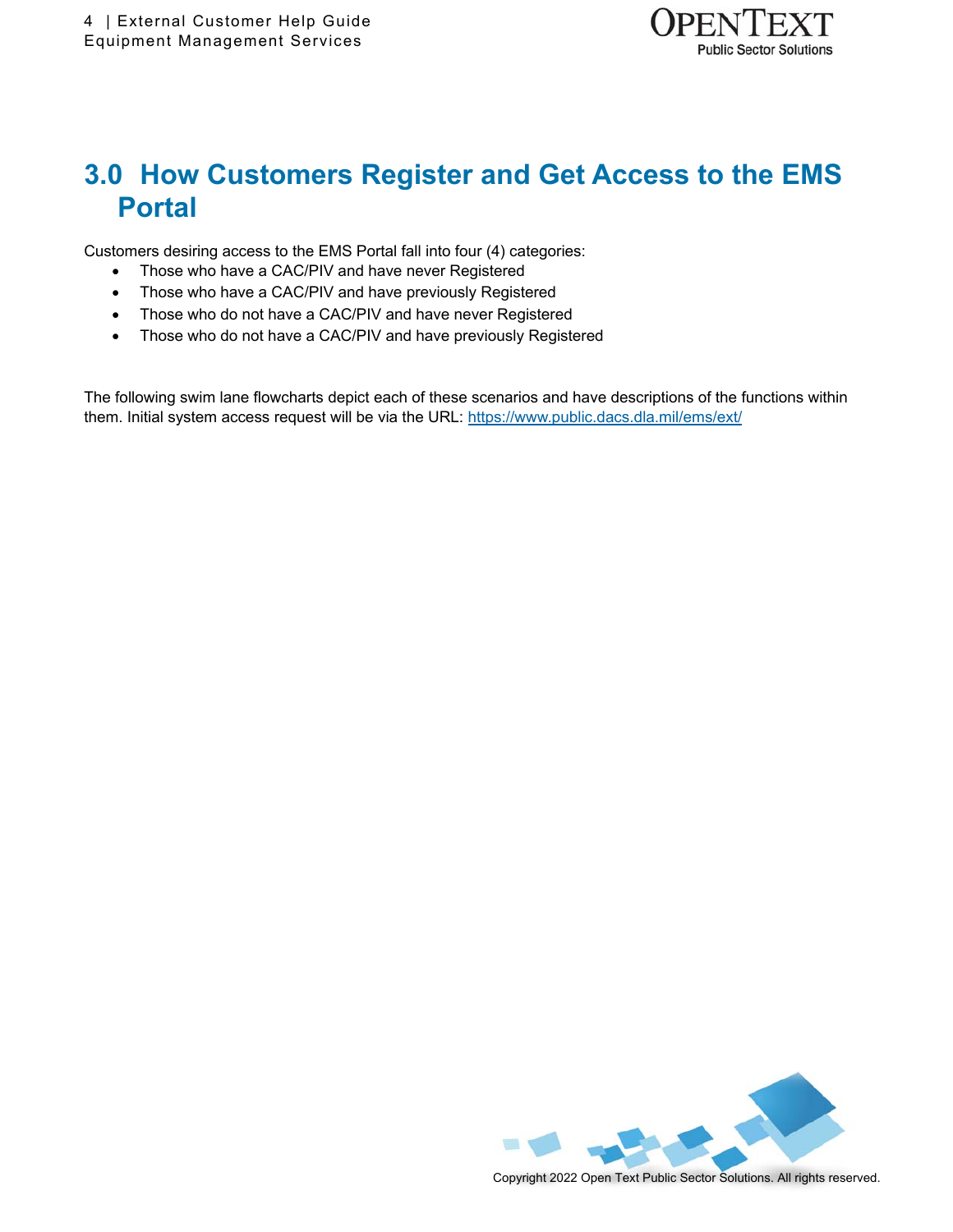

### **4.0 Those who have a CAC/PIV and Have Never Registered**



These users must be established in the OTDS system and be accepted by a CRS representative.

| #   | <b>Explanation</b>                                                                                            |
|-----|---------------------------------------------------------------------------------------------------------------|
|     |                                                                                                               |
| (1) | The system will display the DoD Warning page                                                                  |
| (2) | The customer will acknowledge the warning                                                                     |
| (3) | The CAC/PIV or Email and Password choice will be displayed                                                    |
| (4) | Customer chooses CAC                                                                                          |
| (5) | The CAC login pin entry screen is displayed and the customer enters their PIN                                 |
| (6) | The customer fills in the registration information and receives an email acknowledging attempt to<br>register |
| (7) | OTDS received the information and logs the Customer                                                           |

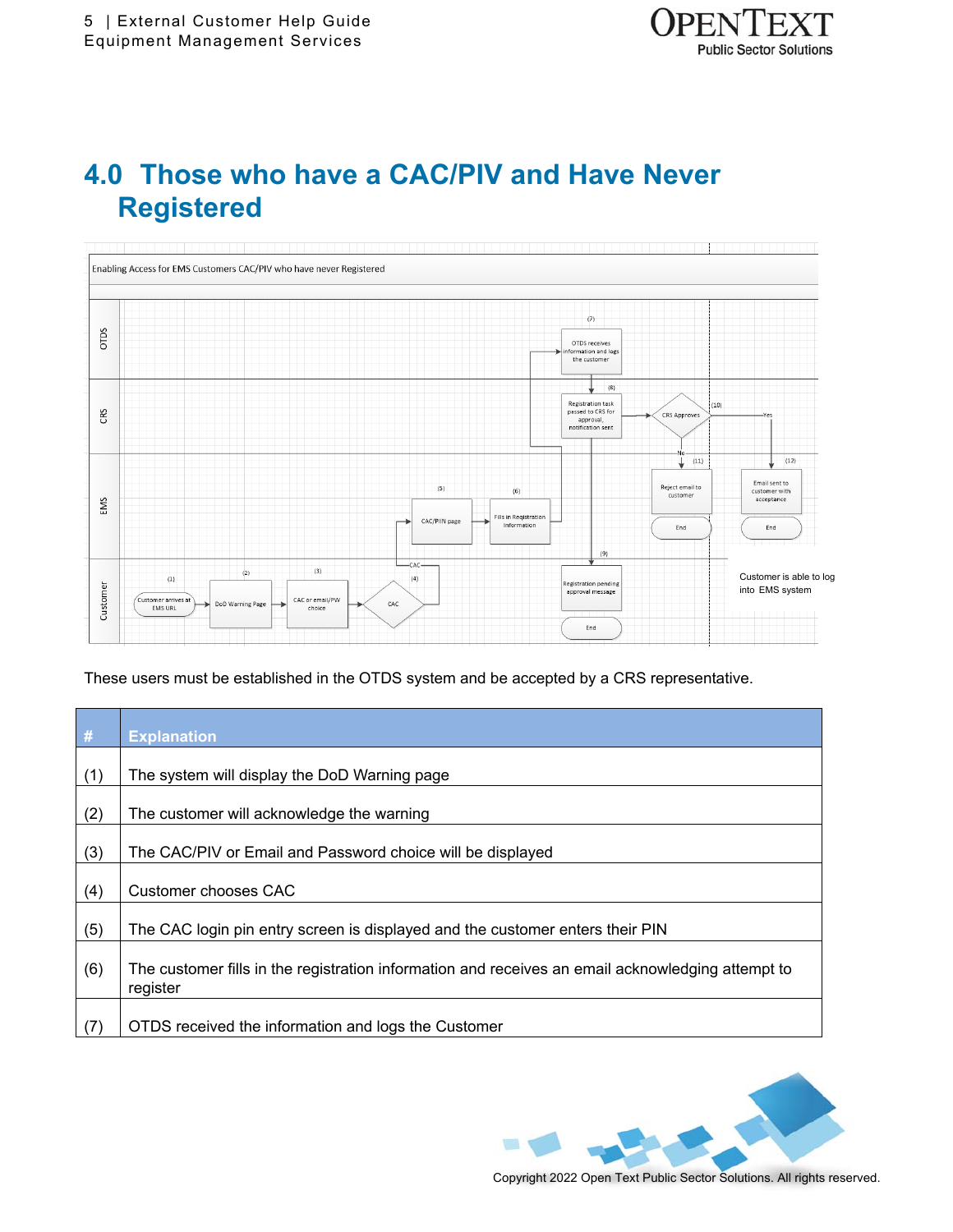

| (8)  | CRS received registration request and must either approve or reject the request |
|------|---------------------------------------------------------------------------------|
| (9)  | Customer receives an acknowledgement of their request                           |
| (10) | CRS either Approves or Rejects the request                                      |
| (11) | The request is rejected and a message is sent to the customer                   |
| (12) | The request is accepted and a message is sent to the customer                   |
|      | Customer is able to log in to the EMS system                                    |

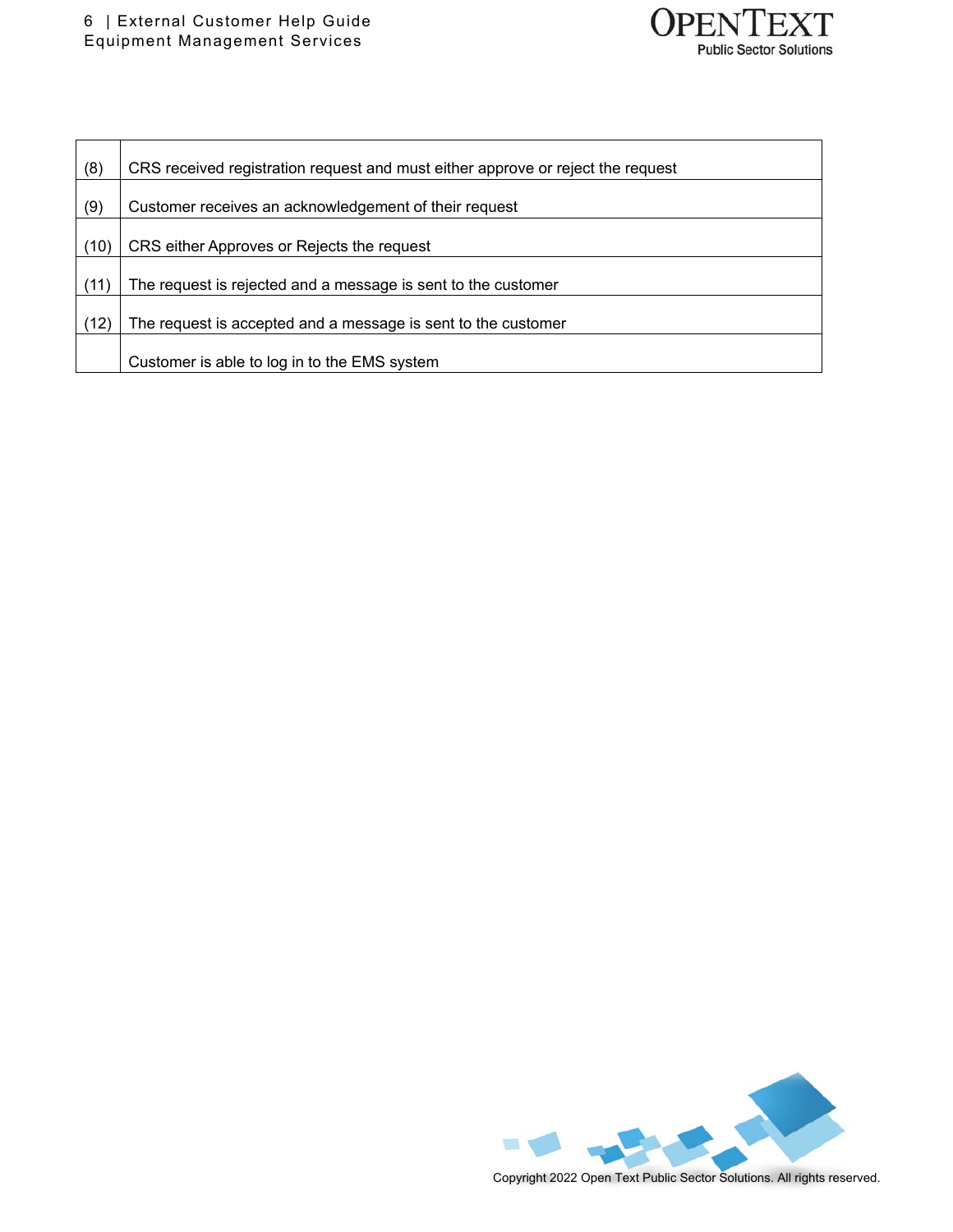## **5.0 Those who have a CAC/PIV and Have Previously Registered**



For these users, their identity is already established within the OTDS system.

| #   | <b>Explanation</b>                                                                                                        |
|-----|---------------------------------------------------------------------------------------------------------------------------|
| (1) | The system will display the DoD Warning page                                                                              |
| (2) | The customer will acknowledge the warning                                                                                 |
| (3) | The CAC/PIV or Email and Password choice will be displayed                                                                |
| (4) | Customer chooses CAC                                                                                                      |
| (5) | The CAC login pin entry screen is displayed and the customer enters their PIN                                             |
| (6) | The request is relayed to the OTDS system for validation; customer will be put in the<br><b>EMS</b> Portal Customer group |

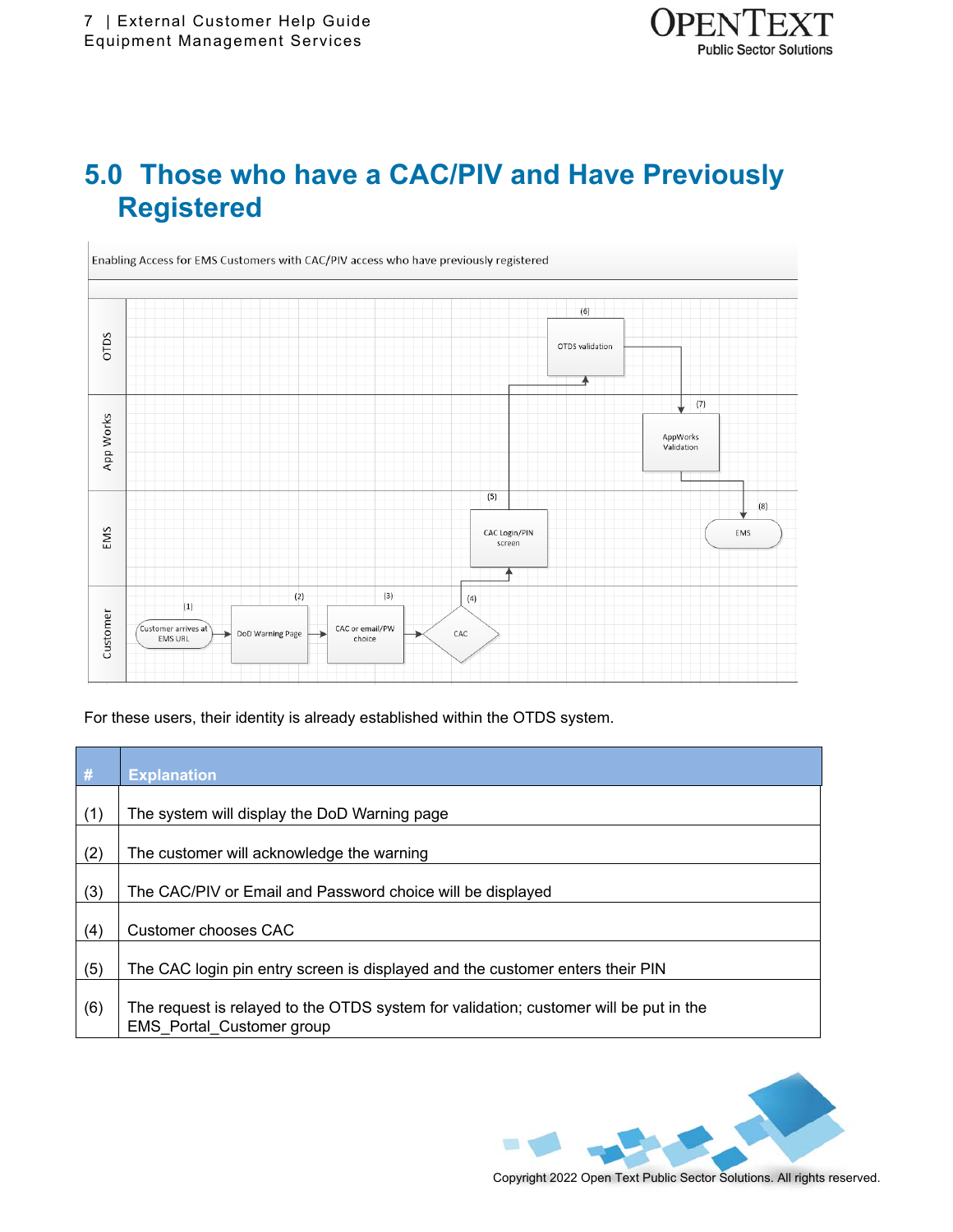

| $\vert$ # | <b>Explanation</b>                              |
|-----------|-------------------------------------------------|
|           | AppWorks validates the customer                 |
| (8)       | The EMS customer landing page will be displayed |

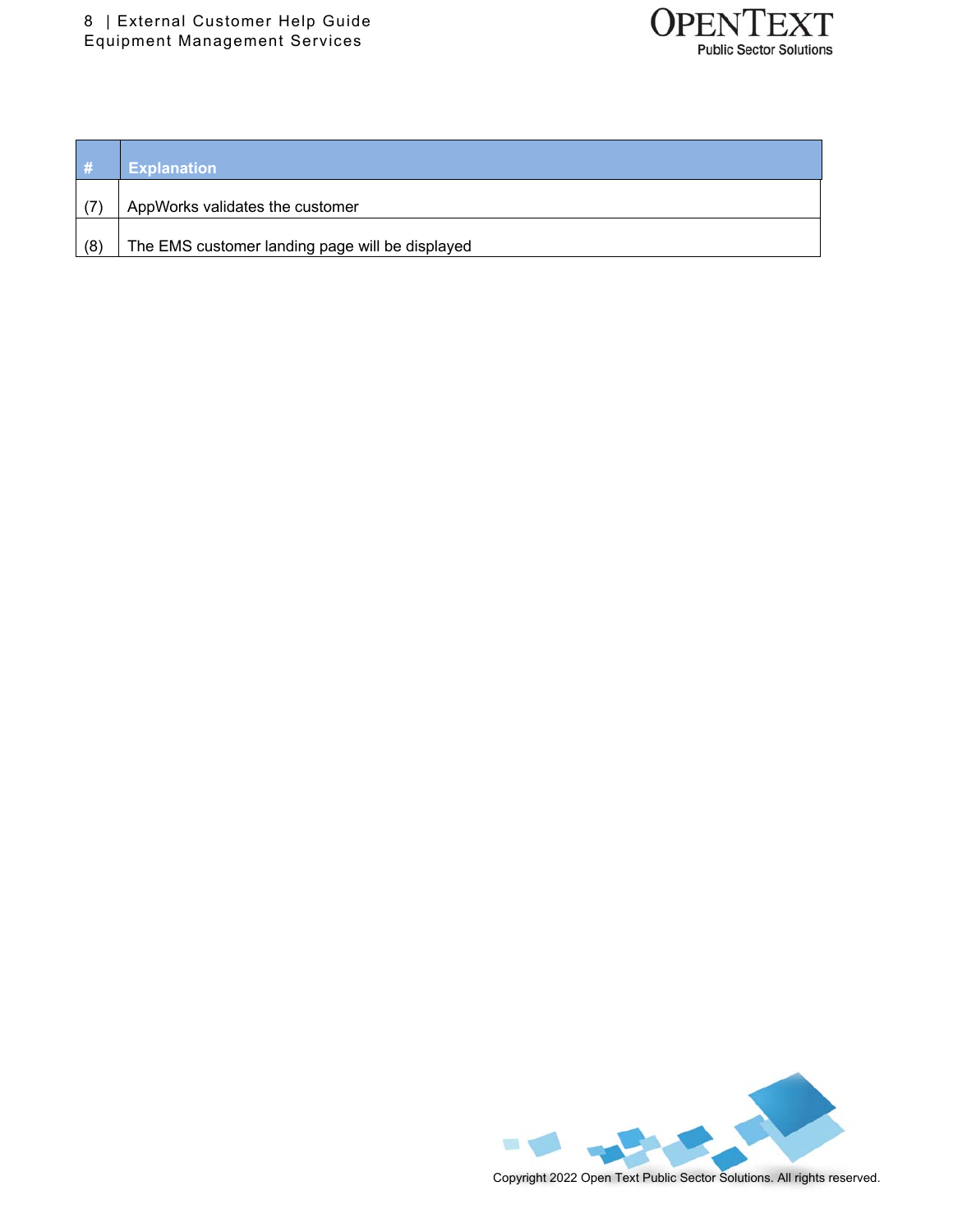

### **6.0 Those who do not have a CAC/PIV and Have Never Registered**



For these users, they do not have a CAC/PIV and their identity has never been established within the OTDS system.

| $\#$ | <b>Explanation</b>                                                             |
|------|--------------------------------------------------------------------------------|
| (1)  | The system will display the DoD Warning page                                   |
| (2)  | The customer will acknowledge the warning                                      |
| (3)  | The CAC/PIV or Email and Password choice will be displayed                     |
| (4)  | <b>Customer chooses Email/Password</b>                                         |
| (5)  | The Email/Password information is filled in, then the customer clicks Register |
| (6)  | Customer will fill in the registration information                             |
| (7)  | OTDS receives and validates the request                                        |

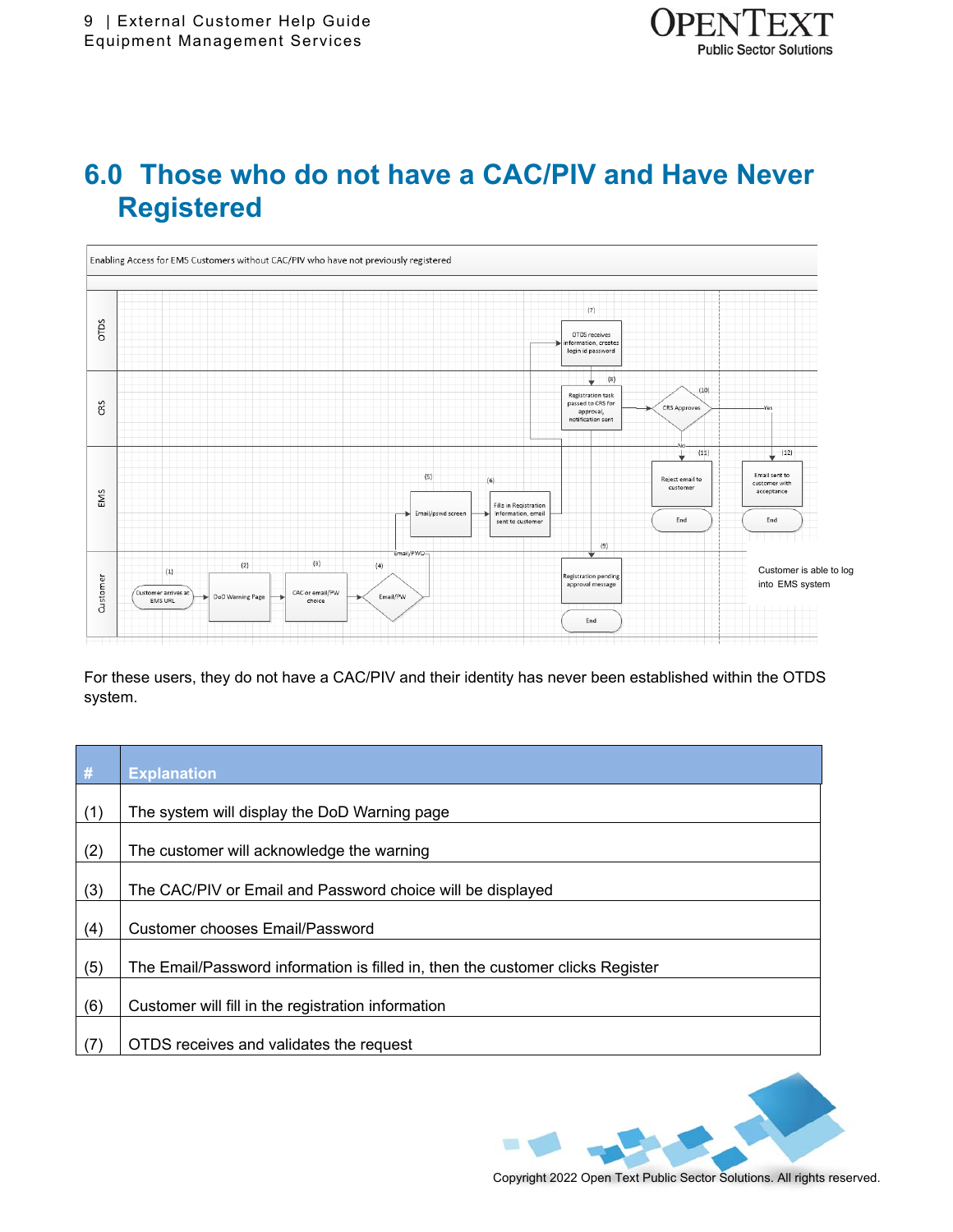

| #    | <b>Explanation</b>                                                                           |
|------|----------------------------------------------------------------------------------------------|
| (8)  | The EMS system will display the registration information to the CRS for the customer's state |
| (9)  | The customer receives a message that their registration is pending approval                  |
| (10) | The CRS will approve or deny the request                                                     |
| (11) | Customer receives an email that their registration has been denied                           |
| (12) | Customer receives an email that their registration has been approved                         |
|      | Customer is able to log in to the EMS system                                                 |

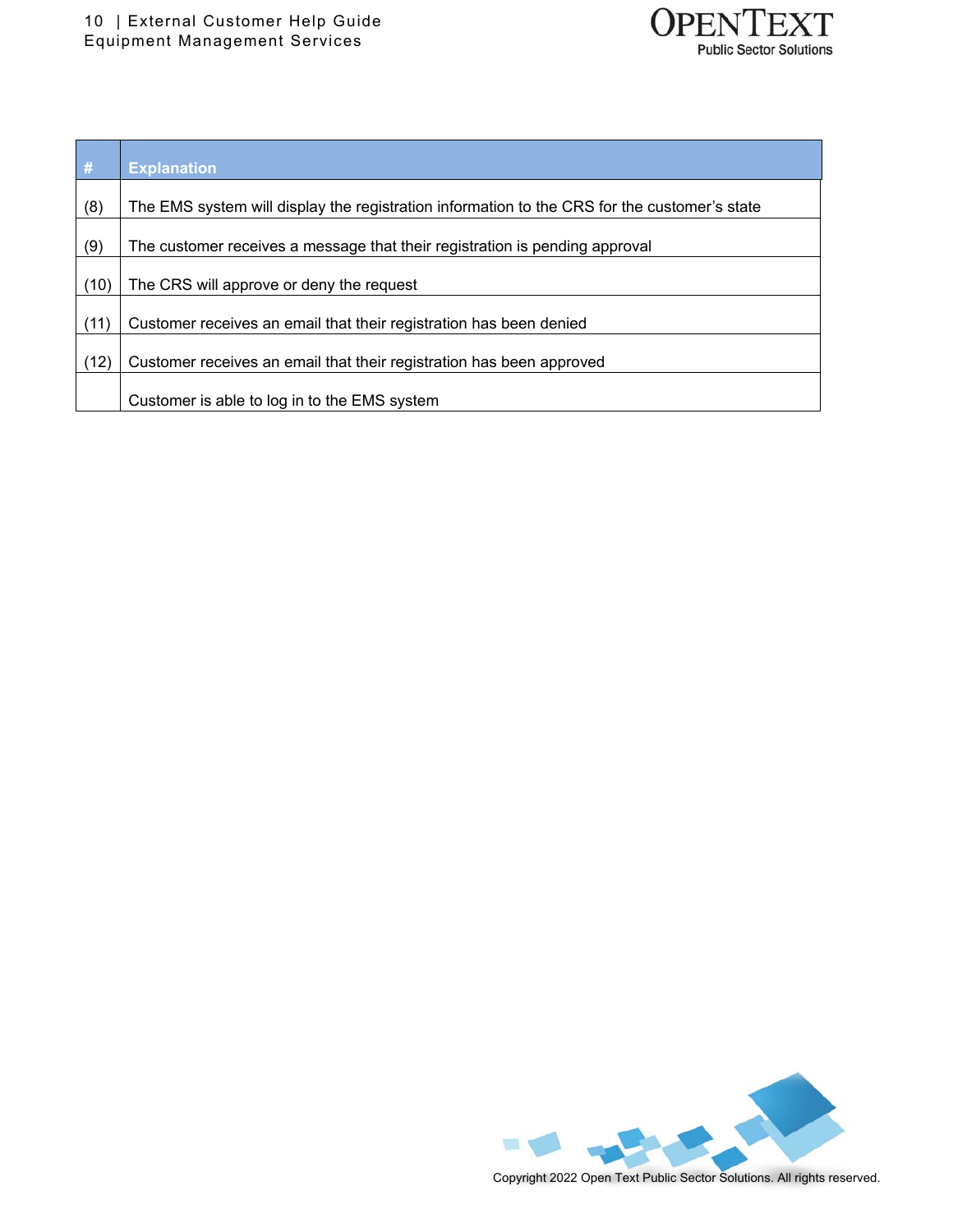

## **7.0 Those whose registration has been Approved for the First Time**

For users who have registered and whose registration has been approved, an email similar to the following will be received:

| Your request to access the EMS system has been accepted.                                             | -                        |  | ⊡ | 囸 |
|------------------------------------------------------------------------------------------------------|--------------------------|--|---|---|
| $\blacksquare$ DLA EMS (no-reply@dlaems.com)                                                         | Wed, Feb 2, 2022 1:26 pm |  |   |   |
| Details $\vee$<br>To: you                                                                            |                          |  |   |   |
| Valued Customer,                                                                                     |                          |  |   |   |
| Your request to be associated with <b>F 35 JPO</b> has been accepted. Your registration is complete. |                          |  |   |   |
| Thanks!                                                                                              |                          |  |   |   |
| This email is being sent from an automated system. Please do not reply.                              |                          |  |   |   |
| Reply All<br>Forward<br>Reply                                                                        |                          |  |   |   |

Customers should be aware that DLA uses Google Authenticator to provide two-factor authentication for those without a CAC. Once your Registration information is complete, when you get ready to log in, you will see a screen like the below. Using your smart phone, install Google Authenticator, if you do not already have it. Use Google Authenticator to snap a picture of the code and the Authenticator will add the EMS account to your account list and provide an Authentication Code. Type this code into this screen. Going forward, when you log in, the account will already be in Google Authenticator and you can use the code there to gain entry to the EMS system.

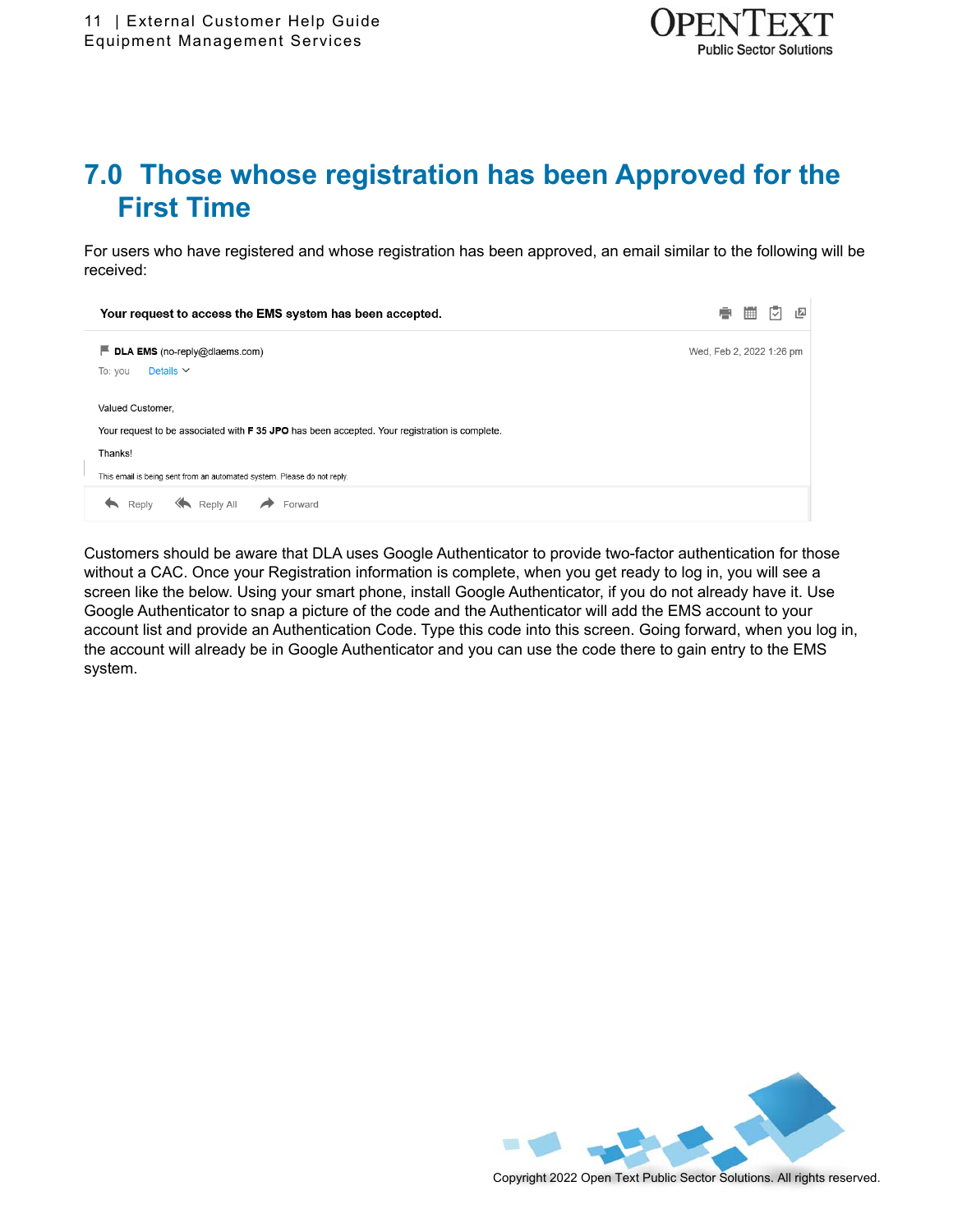



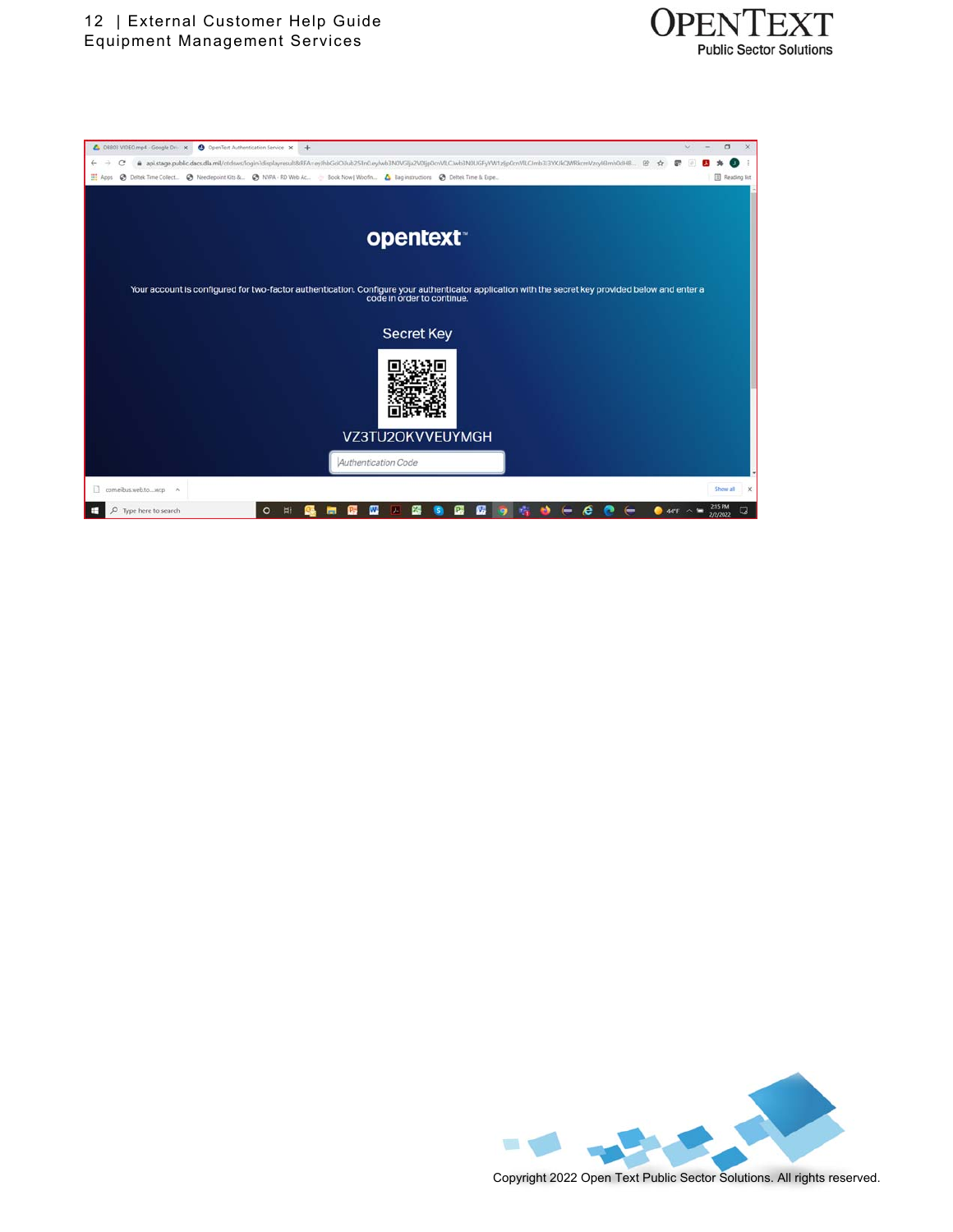

### **8.0 Those who do not have a CAC/PIV but have Previously Registered**



For these users, their identity is already established within the OTDS system, but for two-factor identification they must use Google Authenticator to provide a one-time authenticator code.

| #   | <b>Explanation</b>                                               |
|-----|------------------------------------------------------------------|
| (1) | The system will display the DoD Warning page                     |
| (2) | The customer will acknowledge the warning                        |
| (3) | The CAC/PIV or Email and Password choice will be displayed       |
| (4) | Customer chooses Email/Password                                  |
| (5) | The customer views the entry screen and enters their credentials |
| (6) | Registration information is checked in EMS                       |